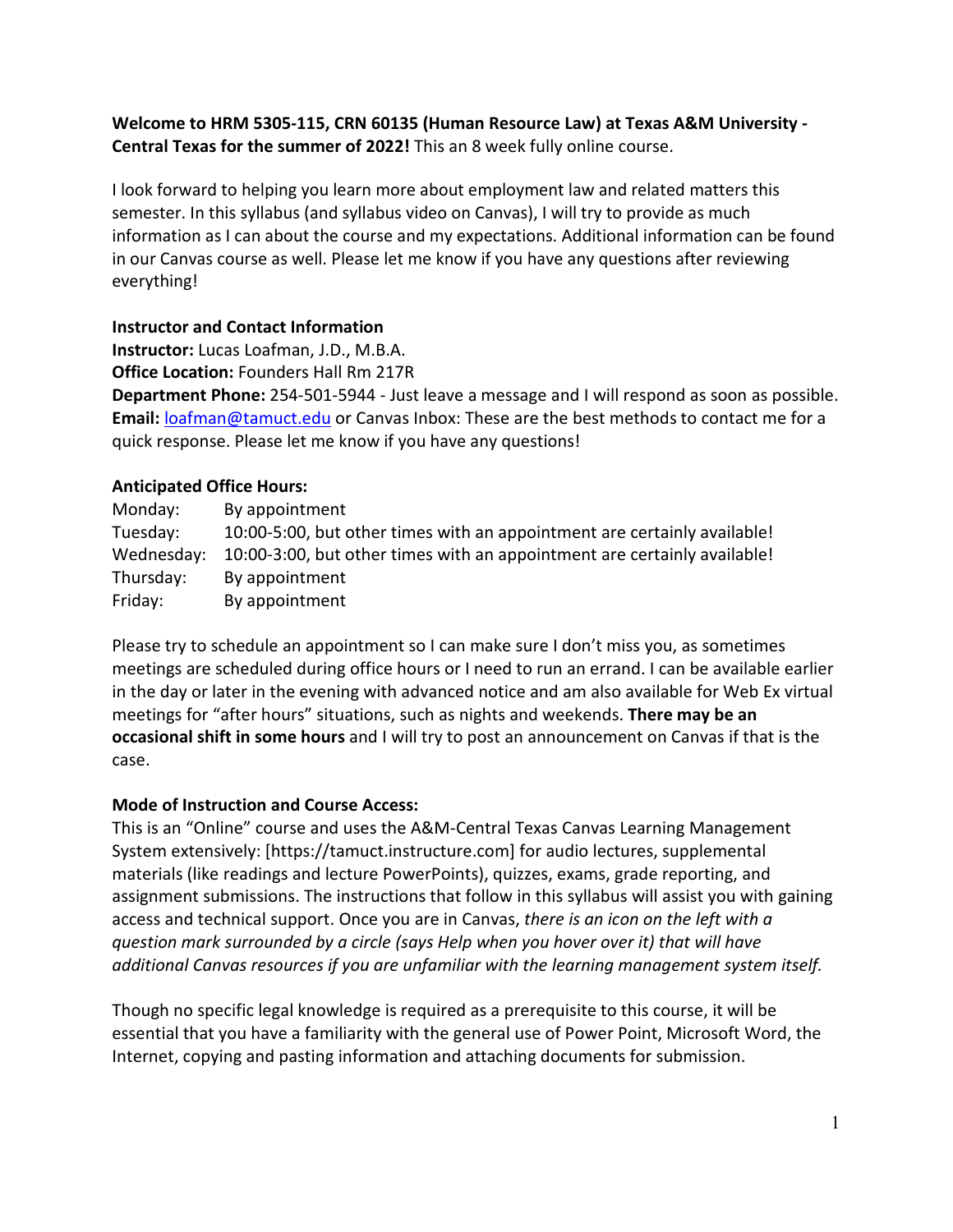## **Student-Instructor Interaction:**

It is easiest to reach me via email, as I check it very frequently to say the least. I will most likely respond to email in no more than 24 hours if not traveling, and usually within a couple of hours. **I will try to make an announcement on Canvas** if I will be out of contact for an extended period. Thus, pay attention to the **"Announcements"** area (should also send an email to your school account) for course matters and be sure you have your notifications turned on in Canvas.

## **Emergency Warning System for Texas A&M University-Central Texas:**

**SAFEZONE.** SafeZone provides a public safety application that gives you the ability to call for help with the push of a button. It also provides Texas A&M University-Central Texas the ability to communicate emergency information quickly via push notifications, email, and text messages. All students automatically receive email and text messages via their myCT accounts.

Downloading SafeZone allows access to push notifications and enables you to connect directly for help through the app.

You can download SafeZone from the app store and use your myCT credentials to log in. If you would like more information, you can visit the [SafeZone](http://www.safezoneapp.com/) website [www.safezoneapp.com].

To register SafeZone on your phone, please follow these 3 easy steps*:*

- 1. Download the SafeZone App from your phone store using the link below:
	- o [iPhone/iPad:](https://apps.apple.com/app/safezone/id533054756) [https://apps.apple.com/app/safezone/id533054756]
		- o [Android Phone / Tablet](https://play.google.com/store/apps/details?id=com.criticalarc.safezoneapp)
			- [https://play.google.com/store/apps/details?id=com.criticalarc.safezoneapp]
- 2. Launch the app and enter your myCT email address (e.g. {name}@tamuct.edu)
- 3. Complete your profile and accept the terms of service

# **Catalog Course Description:**

Examines legal issues and regulatory processes related to employment relationships, equal employment opportunity and affirmative action, privacy, employment testing and staffing, compensation and benefits, employee/labor relations, and occupational health and safety.

# **Course Level Objectives**

At the conclusion of the course the student will be able to:

- 1. Demonstrate a comprehensive knowledge and understanding of issues, laws and regulations affecting the employer-employee relationship.
- 2. Analyze decided legal cases for their impact upon the practice of HRM.
- 3. Analyze employment scenario hypotheticals and articulate the legal issues involved, as well as providing legally compliant strategies for handling the situation.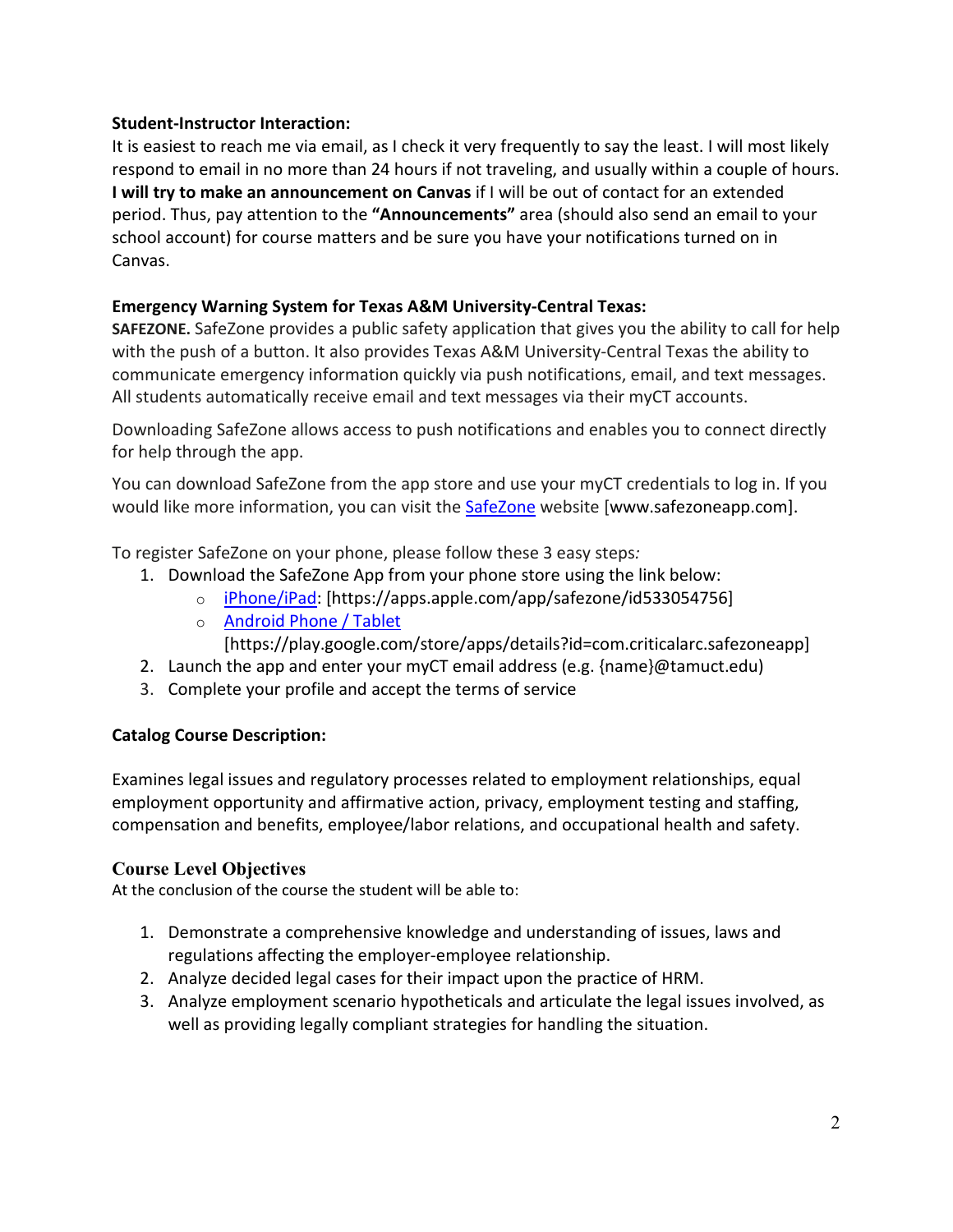#### **Weekly/Module Learning Objectives:**

At the conclusion of the course the student will be able to:

- 1. Discuss the importance of a positive culture and employment relationship to prevent/reduce conflict and legal issues, including identifying problems in advance through surveys (participation), review of data such as turnover, good communication, and employee engagement
- 2. Discuss the issue of workplace conflict and conflict management strategies, including alternative dispute resolution options such as negotiation, mediation, and arbitration.
- 3. Classify a worker an employee and independent contractor and explain why it matters.
- 4. Recognize when a covenant not to compete is enforceable
- 5. Identify the difference between an employment-at-will relationship and its major exceptions
- 6. Differentiate between disparate treatment and disparate impact discrimination and how biases can create problems in the workplace
- 7. Recognize the basis for a claim of retaliation
- 8. Identify who is covered by Title VII
- 9. Explain the EEOC administrative process.
- 10. Describe how the recruitment environment is regulated by the law and how an employer may be liable for negligent hiring.
- 11. Identify the circumstances under which an employment test may be legally administered.
- 12. Discuss what affirmative action is and why it was created.
- 13. Analyze a situation to determine the legality of an organization's affirmative action program.
- 14. Recognize race based discriminatory action in the workplace, including tangible actions and harassment
- 15. Discuss the legal status of "English-only" policies and when fluent English may be required.
- 16. Recognize the extent of protection under the Immigration Control and Reform Act
- 17. Analyze a situation and determine if there are gender based discrimination issues that may result in employer liability, including Sex+ and Equal Pay issues.
- 18. Explain Quid Pro Quo Sexual Harassment
- 19. Describe what constitutes a case of Hostile Environment Sexual Harassment
- 20. State the employers affirmative defense to a Sexual Harassment claim
- 21. Discuss the legal protections available based on sexual/affinity orientation and the workplace issues that may arise in the broader context of gender identity issues.
- 22. Explain under what circumstances and to what limits an employer must accommodate the religious practices of its employees
- 23. Differentiate between the ADEA and Title VII
- 24. State the burden of proof now required in and ADEA claim
- 25. Identify BFOQ defenses to ADEA claims
- 26. Define Disability under the ADA
- 27. Explain the concept of undue hardship in accommodations and the responsibilities of the parties involved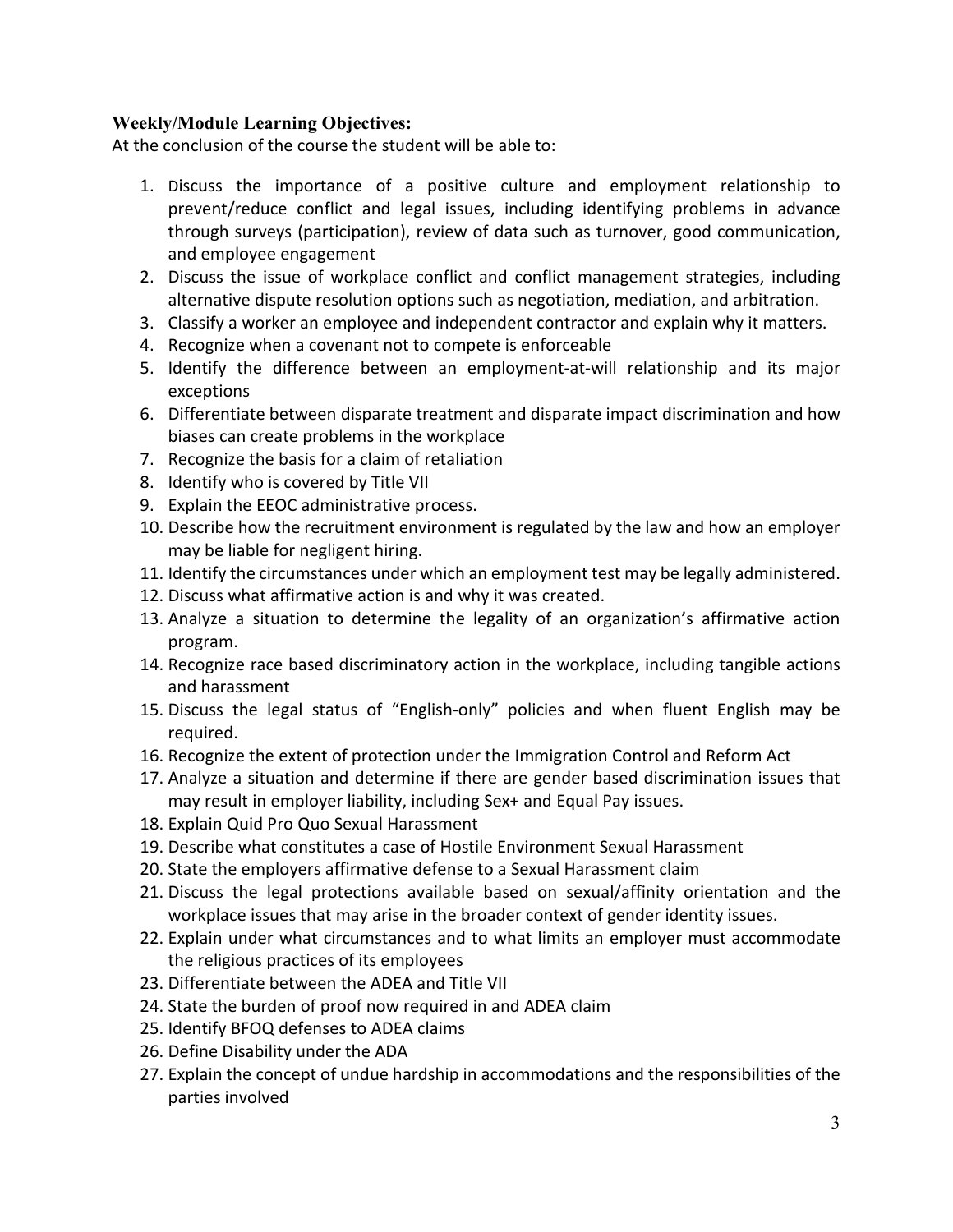- 28. Determine the circumstances as to when an employee has a right of privacy in and outside of the workplace and the impact of technology on that privacy
- 29. Recognize the impacts of Norris LaGuardia and National Labor Relations Acts
- 30. Differentiate between the various labor shop arrangements
- 31. Describe the collective bargaining process, including the impact on wage issues.
- 32. Identify unfair labor practices
- 33. Recognize when the minimum wage and overtime must be paid and their exceptions under the Fair Labor Standards Act, as well as the ages at which a child can engage in certain types of employment under the FLSA.
- 34. Determine an employer's responsibilities under the FMLA
- 35. Describe what OSHA does

# **Textbook and Course Materials:**

**1.** There is no required text for this course. With that said, I will generally follow the organizational pattern found in **Employment Law for Business** by Dawn D. Bennett-Alexander and Laura Hartman. It was their 9<sup>th</sup> edition published by McGraw-Hill. ISBN: 9781259722332. You can probably pick up a copy of this edition or the 8<sup>th</sup> relatively cheap (probably \$20) if you want feel better about having a text and want an additional resource. I chose not to continue requiring that text due to a lack of updates and the high cost. I have done this for four years now and students have been just as successful as when the text was required. Each week there will be videos and relevant readings on the subject to be covered posted in Canvas.

**2.** Access to a properly configured computer (details later in the syllabus) with: speakers or a headset (to listen to any audio/video files), a webcam for exams, Google Chrome Browser and the Proctorio Extension added, PDF reader software like Adobe for additional readings, MS Word & PowerPoint, and reliable internet access for accessing materials, quizzes, exams, and submitting assignments.

# **COURSE REQUIREMENTS (all assignments must be submitted in a .doc or .docx format):**

1**. Case Briefing Assignments – 140 Points (3 at 30 Points and one at 50)** – Every two weeks you will have a major employment law case to brief from the last few years. There is a rubric available in Canvas to show approximate weighting. These will be submitted on Canvas with SimCheck/Turnitin enabled. DO NOT use any source to complete this assignment other than the information found in the case itself I link for you. **These will be generally due on Saturdays by 11:59 PM Central (23:59)**. As always, you may submit your work at any time. These assignments align with Course Level Objective (CLO) #2.

2. **Discussions** – **120 Points (30 points each)** – Since we do not have "class time" to interact in person, it is important that you and your classmates are able to share your views and perspectives on some of these issues. Although I do want you to feel free to express yourself, you must be considerate of your classmates' views and ideologies, since opinions will certainly vary. You may not like their views on an issue, but be civil and respectful when you respond if you happen to disagree. You will find the requirements for each discussion assignment in the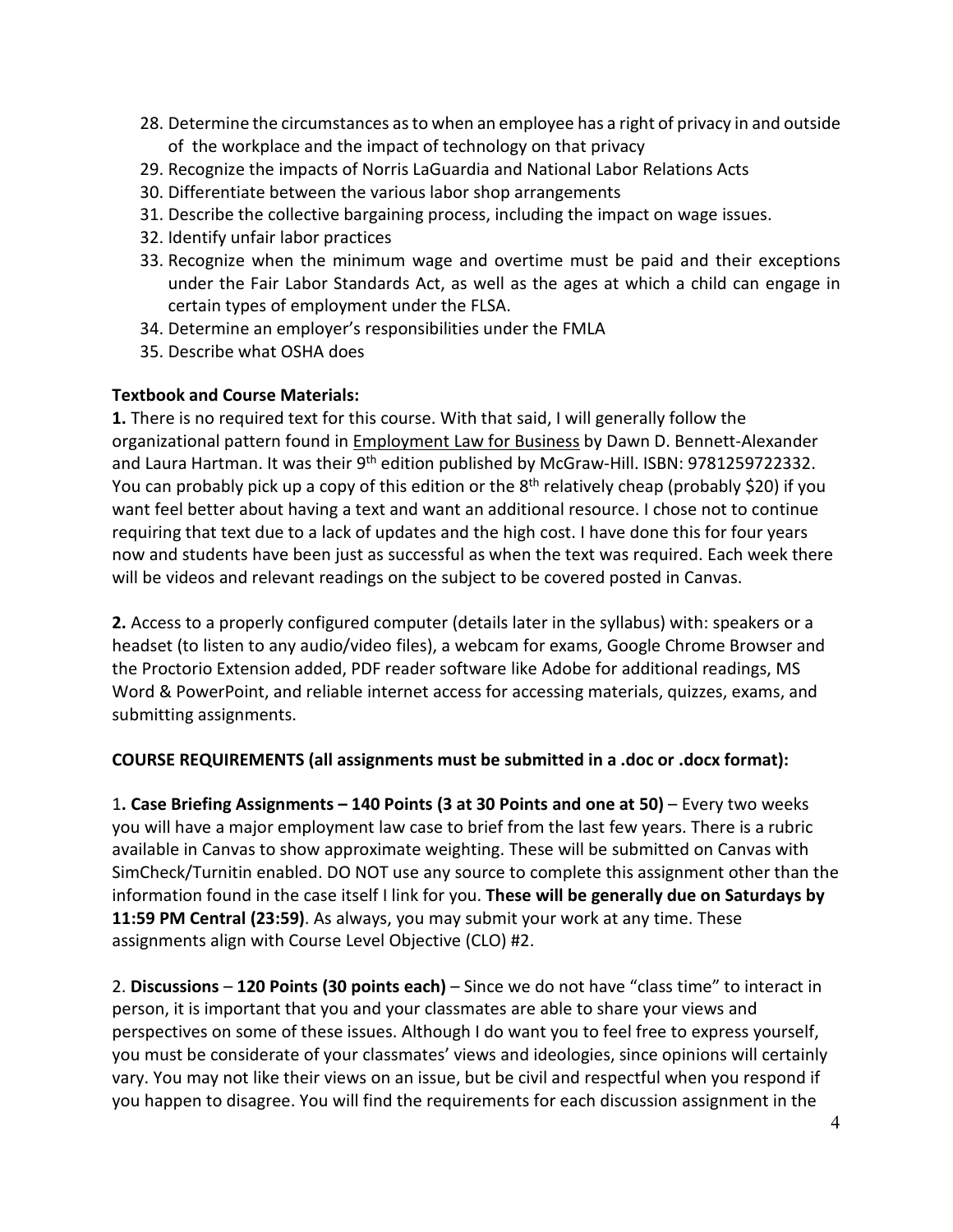"Assignments" tab located on the left side of Canvas or in the Weekly Module. These will be **due on Thursdays by 11:59 PM Central (23:59)**, but you may complete them earlier. Ordinarily, an introductions post is a part of discussion one, but it is available as a **"bonus" for 10 points if done by June 9th.**

3. **Employment Law in the News/Courts (60 Points) –** You will select a news article or employment law case that has been published since May 1, 2022. Any article that is similar to (same topic, but different author) an article posted in a content folder is not allowed. Also, the article or case has to be distinct from your research topic. You will contact me to arrange a time for you to present this article or case to me on WebEx. Given what we have experienced with Covid-19, you need to be prepared to do quality presentations and conduct meetings remotely. The substance of the content and quality of the presentation itself will factor into the grading. A rubric is posted in Canvas. You may schedule your presentation at any point in the term, but it must be **completed by 10:00 PM on Thursday, July 21st**. *Please don't wait and knock this out early in the term, as it may be difficult to find a time for everyone at the last minute.*

4. **Research Paper on Current Topics in HR Law - 200 Points** - I am going to give you some flexibility here with regards to what you want to research. It could be an unresolved employment law issue facing a particular company or an employment law/regulatory issue affecting many businesses, such as privacy issues, paid leave, potential changes in EEOC, OSHA, DOL, etc. policies. **Your research proposal draft must submitted via Canvas for review by 11:59PM (23:59) on Thursday, July 7th (try to submit earlier for me to review and give you more time on the paper itself).** More details on the proposal requirements are available in Canvas. Ultimately, we will quickly work together on finalizing a research plan that will lead to an approximately seven page paper by the end of the semester. 30 points will be awarded once we are both in agreement on the research plan. The remaining 170 points will go towards the completed paper, including writing quality. The final paper **must submitted via Canvas by 11:59PM (23:59) on Monday, July 25th.** This assignment is aligned with CLO's 1, 2, and 3.

5. **Exams – 480 Points - 4 at 120 points each** – Each exam is composed of twelve short answer or essay questions, worth ten points each. The questions will require you apply the material you have learned to a hypothetical situation as stated in CLO # 1 and 3. There will generally be three questions per content folder on average. The exams are available for up to two and a half hours (150 minutes) over at least two days. Midnight on the day they are due is a hard cut off. If you start the exam at 11:00PM, you will only have one hour to complete the exam. If you have an unavoidable conflict with the scheduled date, an exam might be opened early or later, but only in extreme cases. Unfortunately, since I have been lied to in the past, I will likely require documentation of extreme illness, funerals, sudden necessary trips (like a last-minute purchase receipt), or field exercises. **The online exams will also utilize our Proctorio remote proctoring technology, so you will need a webcam. The proctoring software will also require you to use Google Chrome and have the Proctorio extension on the browser. If you do not have this setup done, you will get a message asking for a non-existent password.** A couple example questions and a quick test for the technology configuration are posted in the Week 2 Module.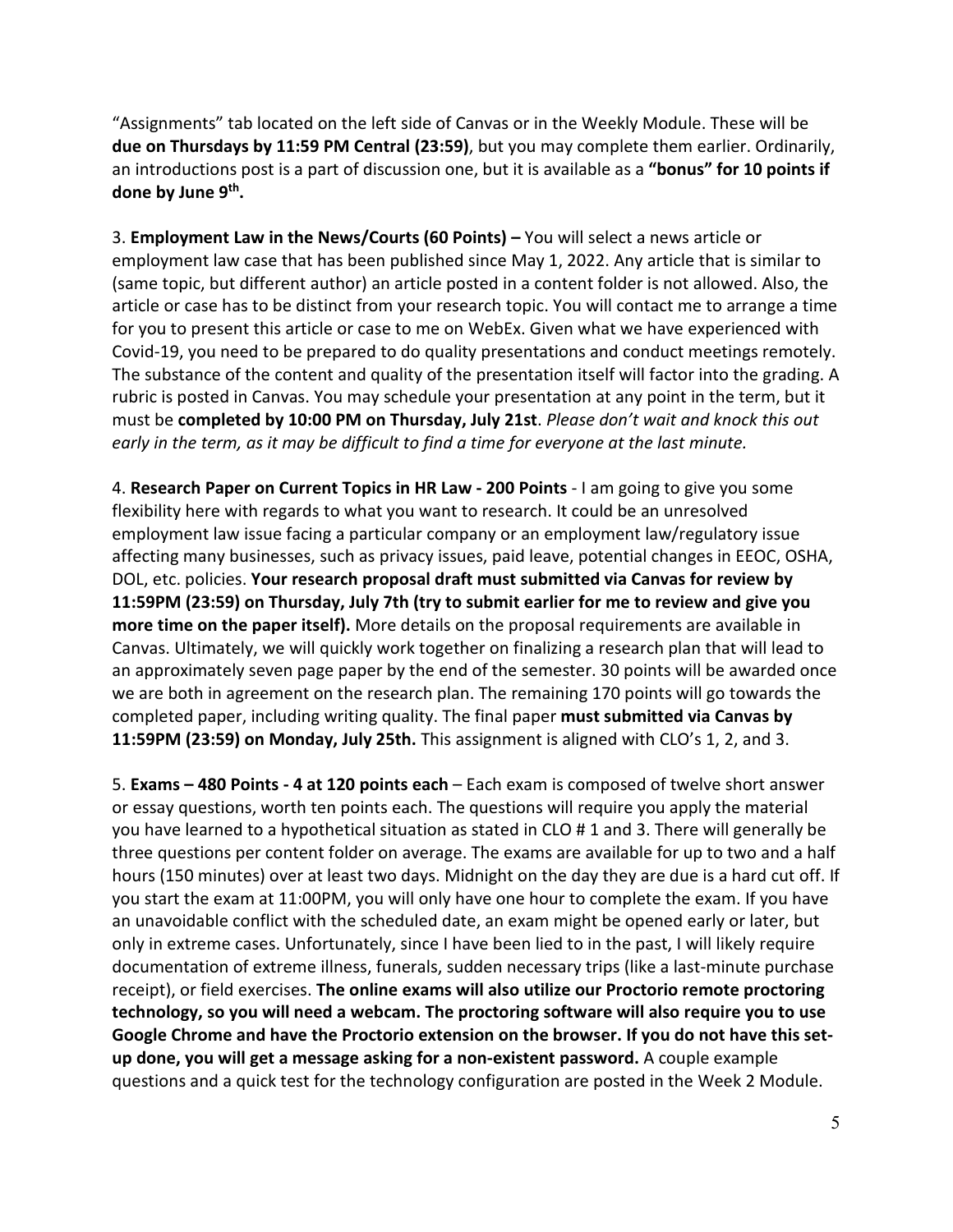#### **Grading Scale**

| <b>Introduction Bonus Post</b> | 10 Points   |
|--------------------------------|-------------|
| Article/Case Presentation      | 60 Points   |
| <b>Discussions</b>             | 120 Points  |
| <b>Case Brief Assignments</b>  | 140 Points  |
| Research Proposal/Paper        | 200 Points  |
| Exam                           | 480 Points  |
| Total                          | 1010 Points |

*Note the C, D, and F Ranges Especially*

895-1010 = A - Good  $795-894$  = B - Acceptable  $695-794$  = C – Needs Improvement – Remember you need a 3.0 to graduate, so a C hurts! **595-694 = D – Unacceptable – Counts as an F in Graduate School for GPA purposes 594 or less = F – Unacceptable** 

Grades may also be adjusted at the end of the semester based on class results. This means that a point total may qualify for a higher letter grade than the scale normally provides for to facilitate an appropriate grade distribution.

#### **Posting of Grades and Late Work**

I will do my best to try to have most work graded within 72 hours of its due date/time. I will probably not grade any work until the due date/time for that assignment has arrived.

# **Late work penalties:**

- 1. The **News/Court** assignment will lose 15 points if scheduled after the due date and I will not schedule a presentation past July 27<sup>th</sup> at 10:00PM. It is a great idea to knock it out early in the term!
- 2. Late **Discussion** postings will not be graded.
- 3. **Case Brief** submissions will lose ten points if late and will not be accepted for any credit more than one week late (July 28<sup>th</sup> for is the cut off for any credit on #4).
- 4. The **Current Topics** paper will lose 20 points per day late and must be submitted by Thursday, July 28th for any credit.

# **COURSE OUTLINE AND CALENDAR – All times are Central Standard Time**

 $\frac{\text{Unit#1}}{\text{Week 1} - \text{June 6th}}$ 1. Familiarize yourself with the course layout in Canvas, Course requirements via the syllabus and explanatory video, and read and listen to any materials posted in the content folders for our Introduction to Employment Law (corresponds to Chapters 1 and 2 of the optional text). 2. **Submit Case Brief Assignment #1 by 11:59PM (23:59) on Saturday, June 11th.**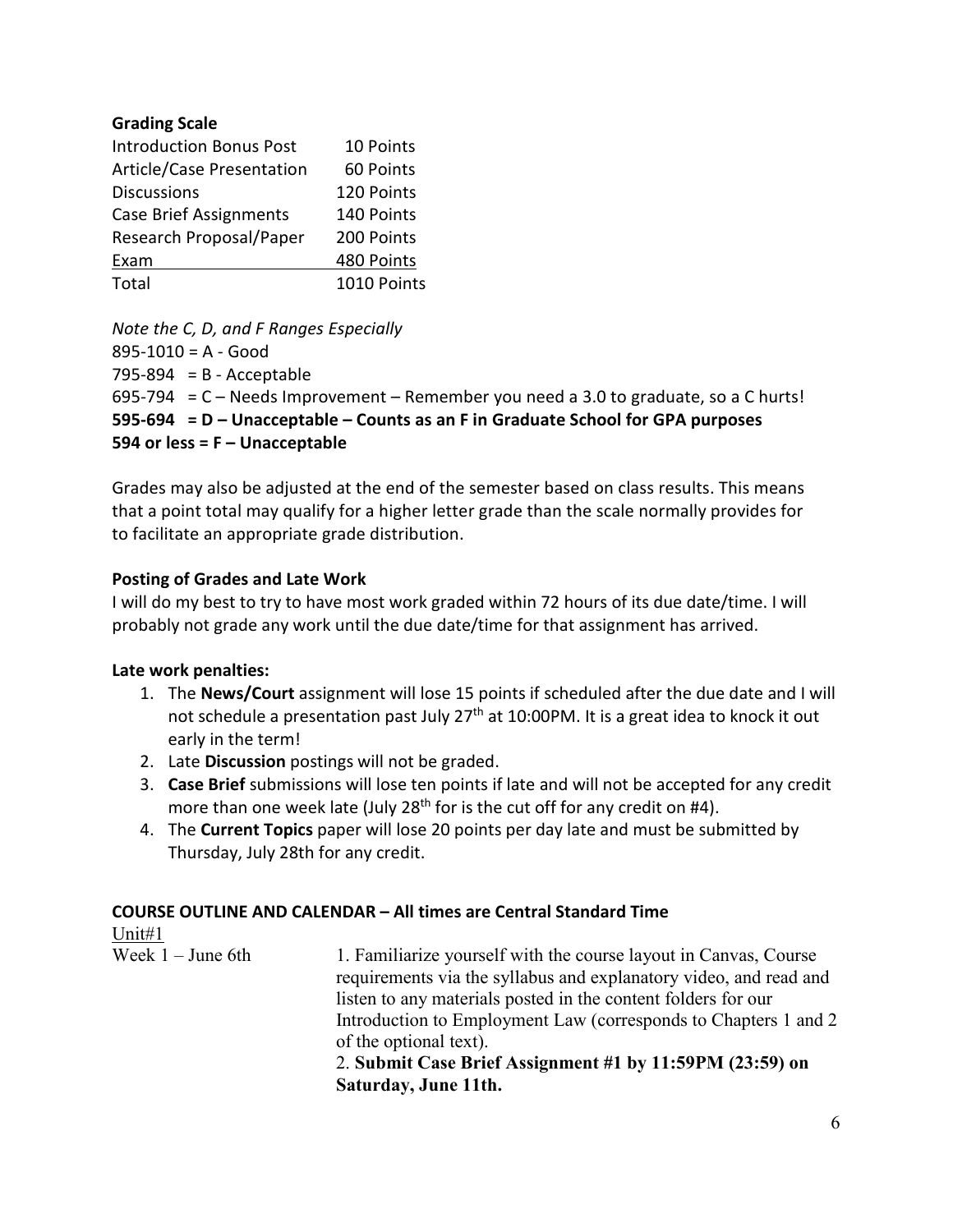| Week $2 -$ June 12th             | 1. Read and listen to any materials posted in the content folders for<br>our look at the hiring process, Title VII of the Civil Rights Act of<br>1964 and the EEOC (corresponds with Chapters 3 and 4 of the<br>optional text).<br>2. Complete Discussion #1 by 11:59PM (23:59) on Thursday,<br>June 16 <sup>th</sup> .<br>3. Complete Exam #1 (covering the first two weeks) between<br>12:00AM (00:00) on Friday June 17th and 11:59PM (23:59) on<br>Saturday, June 18th. |
|----------------------------------|-----------------------------------------------------------------------------------------------------------------------------------------------------------------------------------------------------------------------------------------------------------------------------------------------------------------------------------------------------------------------------------------------------------------------------------------------------------------------------|
| Unit #2<br>Week $3 -$ June 19th  | 1. Read and listen to any materials posted in the content folders for<br>our look at Race, Color and Affirmative Action (corresponds with<br>Chapters 5 and 6 of the optional text).<br>2. Submit Case Brief Assignment #2 by 11:59PM (23:59) on<br>Saturday, June 25th.                                                                                                                                                                                                    |
| Week $4 -$ June 26th             | 1. Read and listen to any materials post it he content folders as we<br>study National Origin and Gender Discrimination (corresponds<br>with Chapters 7 and 8 of the optional text).<br>2. Complete Discussion #2 by 11:59PM (23:59) on Thursday,<br>June 30th.<br>3. Complete Exam #2 (covering Weeks 3 and 4) between 6AM<br>(06:00) on Friday, July 1st and 11:59PM (23:59) on Saturday,<br>July 2nd.                                                                    |
| Unit $#3$<br>Week $5 -$ July 3rd | 1. Read and listen to any materials posted in the content folders as<br>we examine Sexual Harassment and Religion (corresponds with<br>Chapters 9 and 11 of the optional text).<br>2. Submit your brief research proposal by 11:59PM (23:59) on<br>Thursday, July 7 <sup>th</sup> .<br>3. Submit Case Brief Assignment #3 by 11:59PM (23:59) on<br>Saturday, July 9th. This one is a little more involved.                                                                  |
| Week $6 - July 10th$             | 1. Read and listen to any materials posted in the content folders as<br>we study LGBTQ related topics and Disability Discrimination<br>(corresponds with Chapters 10 and 13 of the optional text).<br>2. Complete Discussion #3 by 11:59PM (23:59) on Thursday,<br>July 14th.<br>3. Complete Exam #3 (covering Weeks 5 and 6) between 12AM<br>(00:00) on Friday, July 15th and 11:59PM (23:59) on Saturday,<br>July 16th.                                                   |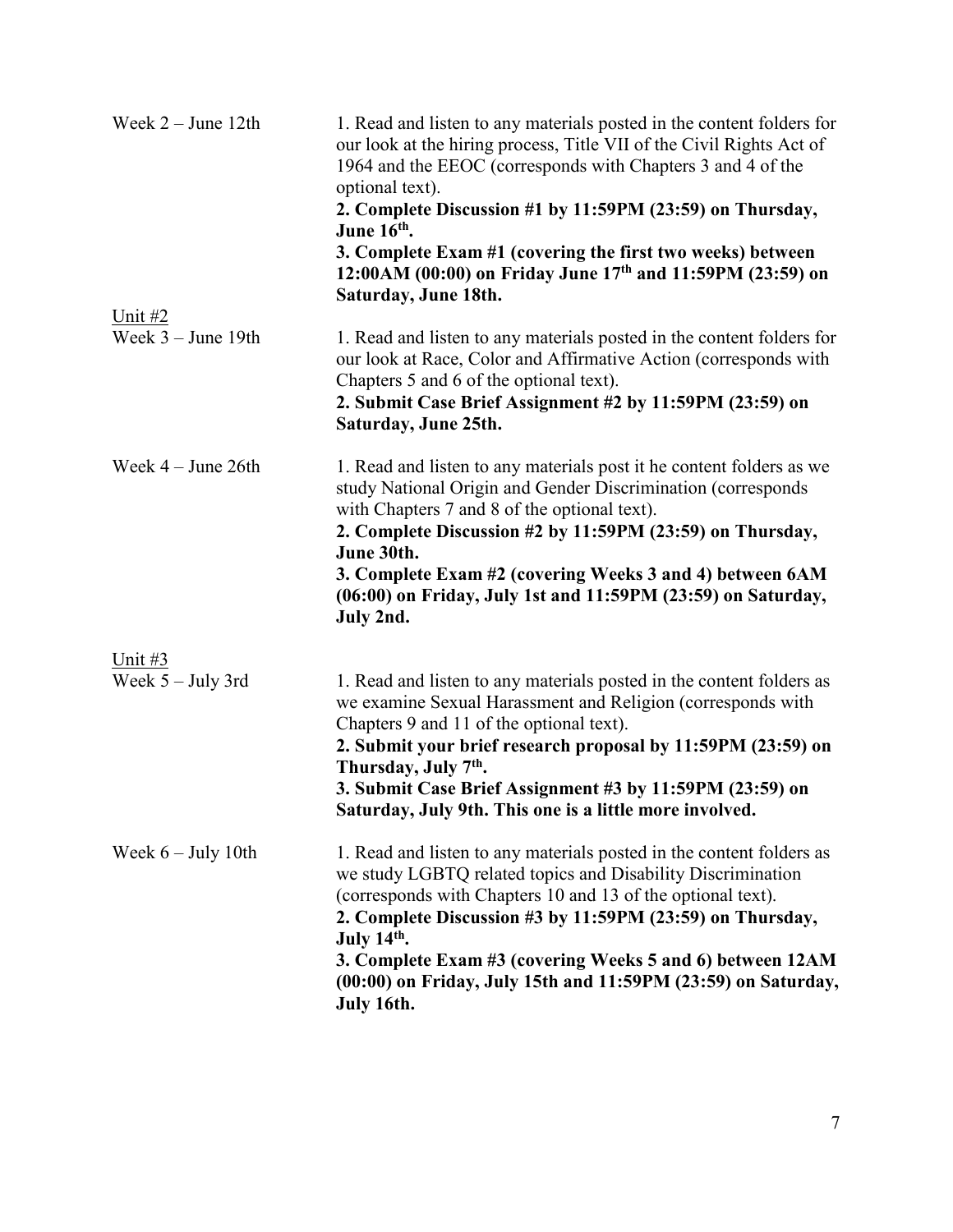| Unit #4              |                                                                                                                                                                                                                                                                                                                                                                                                                                                  |
|----------------------|--------------------------------------------------------------------------------------------------------------------------------------------------------------------------------------------------------------------------------------------------------------------------------------------------------------------------------------------------------------------------------------------------------------------------------------------------|
| Week $7 - July 17th$ | 1. Read and listen to any materials posted in the content folders as<br>we examine Age Discrimination and the FLSA, FMLA and OSHA<br>(corresponds with Chapters 12 and part of 16 of the optional text).<br>2. Complete your article presentation by 10:00PM (22:00) on<br>Thursday, July 21st.<br>3. Submit Case Brief Assignment #4 by 11:59PM (23:59) on<br>Saturday, July 23rd.                                                              |
| Week $8 -$ July 24th | 1. Read and listen to any materials as we explore select Labor Law<br>and Workplace Privacy (corresponds with Chapters 14 and 15 of<br>the optional text).<br>2. Submit Current Topics research paper by 11:59PM (23:59)<br>on Monday, July 25th.<br>3. Complete Discussion #4 by 11:59PM (23:59) on Thursday,<br>July $28th$ .<br>4. Complete Exam #4 between 12AM (00:00) on Friday, July<br>29th and 11:59 PM (23:59) on Saturday, July 30th. |

# **Important University Dates for the Summer 2022 Term:**

- June 6, 2022 Classes Begin for Summer Semester (Add, Drop Late Registration open until the  $8<sup>th</sup>$  with a \$25 fee)
- June 13, 2022 Deadline to Drop 8-Week Classes with No Record
- July 1, 2022 Deadline for Summer Graduation Application for Ceremony Participation
- July 15, 2022 Deadline to Drop 8-Week Classes with a Quit (Q) or Withdraw (W)
- July 29, 2022 Deadline to Withdraw from the University for 16- and Second 8- Week Classes
- July 29, 2022 Summer Semester Ends
- August 1, 2022 Deadline for GRE/GMAT Scores to Graduate School Office
- August 12, 2022 Deadline for Applications for Tuition Rebate for Spring Graduation (5pm)
- August 12, 2022 Deadline for Spring Degree Conferral Applications to the Registrar's Office. \$20 Late Application Fee.
- August 12, 2022 Summer 2022 Commencement at Bell County Expo 7 PM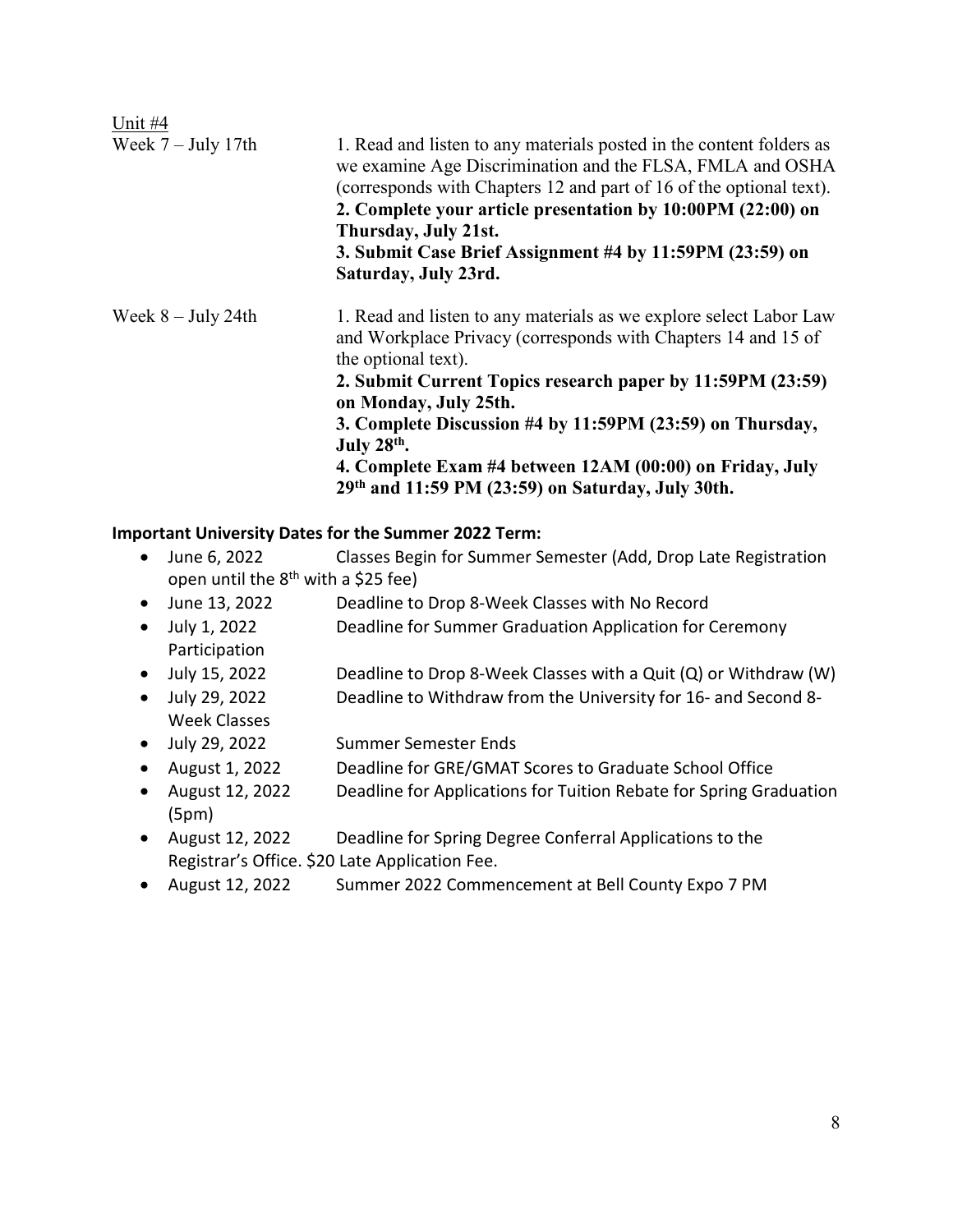# **TECHNOLOGY REQUIREMENTS AND SUPPORT Technology Requirements**

This course will use the A&M-Central Texas Instructure Canvas learning management system. We strongly recommend the latest versions of Chrome or Firefox browsers. Canvas no longer supports any version of Internet Explorer.

Logon to A&M-Central Texas Canvas [https://tamuct.instructure.com/] or access Canvas through the TAMUCT Online link in myCT [https://tamuct.onecampus.com/]. You will log in through our Microsoft portal.

Username: Your MyCT email address. Password: Your MyCT password

# **Canvas Support**

Use the Canvas Help link, located at the bottom of the left-hand menu, for issues with Canvas. You can select "Chat with Canvas Support," submit a support request through "Report a Problem," or call the Canvas support line: 1-844-757-0953.

For issues related to course content and requirements, contact your instructor.

# **Online Proctored Testing**

A&M-Central Texas uses Proctorio for online identity verification and proctored testing. This service is provided at no direct cost to students. If the course requires identity verification or proctored testing, the technology requirements are: Any computer meeting the minimum computing requirements, plus web camera, speaker, and microphone (or headset). **Proctorio also requires the Chrome web browser with their custom plug in.**

# **Other Technology Support**

For log-in problems, students should contact Help Desk Central 24 hours a day, 7 days a week Email: [helpdesk@tamu.edu](mailto:helpdesk@tamu.edu) Phone: (254) 519-5466 [Web Chat:](http://hdc.tamu.edu/) [http://hdc.tamu.edu] *Please let the support technician know you are an A&M-Central Texas student.*

# **UNIVERSITY RESOURCES, PROCEDURES, AND GUIDELINES**

# **Drop Policy**

If you discover that you need to drop this class, you must complete a [Drop Request Form](https://www.tamuct.edu/registrar/docs/Drop_Request_Form.pdf) [https://www.tamuct.edu/registrar/docs/Drop\_Request\_Form.pdf].

Professors cannot drop students; this is always the responsibility of the student. The Registrar's Office will provide a deadline on the Academic Calendar for which the form must be completed, signed and returned. Once you return the signed form to the Registrar's Office, you must go into Warrior Web and confirm that you are no longer enrolled. If you still show as enrolled,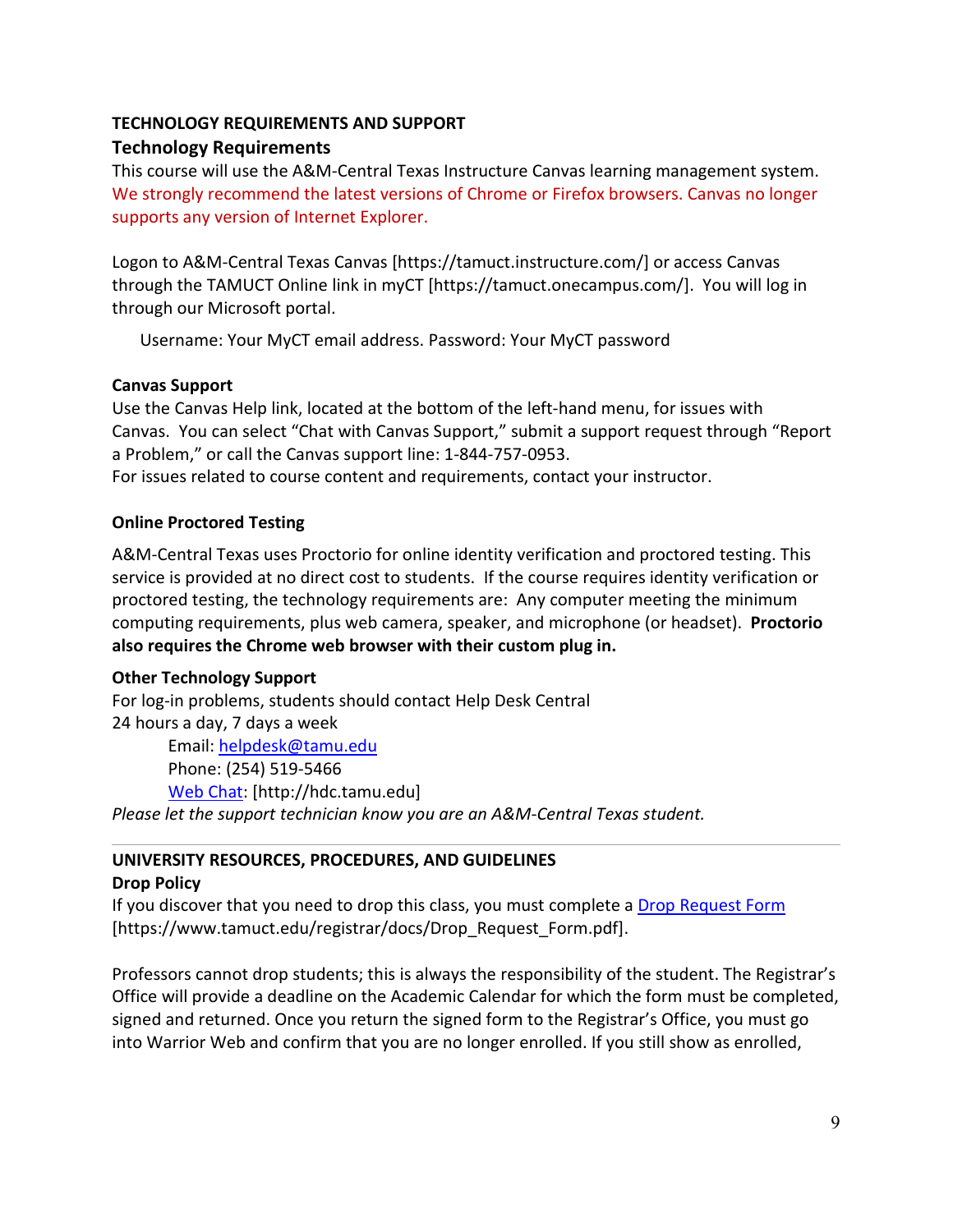FOLLOW-UP with the Registrar's Office immediately. You are to attend class until the procedure is complete to avoid penalty for absence. Should you miss the drop deadline or fail to follow the procedure, you will receive an F in the course, which may affect your financial aid and/or VA educational benefits.

#### **Academic Integrity**

University Statement: Texas A&M University-Central Texas values the integrity of the academic enterprise and strives for the highest standards of academic conduct. A&M-Central Texas expects its students, faculty, and staff to support the adherence to high standards of personal and scholarly conduct to preserve the honor and integrity of the creative community. Any deviation by students from this expectation may result in a failing grade for the assignment and potentially a failing grade for the course. All academic misconduct concerns will be referred to the Office of Student Conduct. When in doubt on collaboration, citation, or any issue, please contact your instructor before taking a course of action.

For more [information](https://nam04.safelinks.protection.outlook.com/?url=https%3A%2F%2Fwww.tamuct.edu%2Fstudent-affairs%2Fstudent-conduct.html&data=04%7C01%7Clisa.bunkowski%40tamuct.edu%7Ccfb6e486f24745f53e1a08d910055cb2%7C9eed4e3000f744849ff193ad8005acec%7C0%7C0%7C637558437485252160%7CUnknown%7CTWFpbGZsb3d8eyJWIjoiMC4wLjAwMDAiLCJQIjoiV2luMzIiLCJBTiI6Ik1haWwiLCJXVCI6Mn0%3D%7C1000&sdata=yjftDEVHvLX%2FhM%2FcFU0B99krV1RgEWR%2BJ%2BhvtoR6TYk%3D&reserved=0) regarding the Student Conduct process, [https://www.tamuct.edu/student-affairs/student-conduct.html].

If you know of potential honor violations by other students, you may [submit](https://nam04.safelinks.protection.outlook.com/?url=https%3A%2F%2Fcm.maxient.com%2Freportingform.php%3FTAMUCentralTexas%26layout_id%3D0&data=04%7C01%7Clisa.bunkowski%40tamuct.edu%7Ccfb6e486f24745f53e1a08d910055cb2%7C9eed4e3000f744849ff193ad8005acec%7C0%7C0%7C637558437485262157%7CUnknown%7CTWFpbGZsb3d8eyJWIjoiMC4wLjAwMDAiLCJQIjoiV2luMzIiLCJBTiI6Ik1haWwiLCJXVCI6Mn0%3D%7C1000&sdata=CXGkOa6uPDPX1IMZ87z3aZDq2n91xfHKu4MMS43Ejjk%3D&reserved=0) a report, [https://cm.maxient.com/reportingform.php?TAMUCentralTexas&layout\_id=0].

**My Integrity Statement:** All work in this course is to be **done individually**. You may get the rare/occasional assistance from other students about where you found certain information/answers, but I don't want to see close/identical answers. I have a pretty good eye for this, as my memory is pretty good! If you need help, ask me! Any instance of academic dishonesty likely will result in an F in my course. I have taught this course long enough that I can tell if you are collaborating or not, even though your answers may differ slightly.

# **Academic Accommodations**

At Texas A&M University-Central Texas, we value an inclusive learning environment where every student has an equal chance to succeed and has the right to a barrier-free education. The Warrior Center for Student Success, Equity and Inclusion is responsible for ensuring that students with a disability receive equal access to the university's programs, services and activities. If you believe you have a disability requiring reasonable accommodations, please contact the Office of Access and Inclusion, WH-212; or call (254) 501-5836. Any information you provide is private and confidential and will be treated as such.

For more information, please visit our **Access & Inclusion** Canvas page (log-in required) [https://tamuct.instructure.com/courses/717]

# **Important information for Pregnant and/or Parenting Students**

Texas A&M University-Central Texas supports students who are pregnant and/or parenting. In accordance with requirements of Title IX and related guidance from US Department of Education's Office of Civil Rights, the Dean of Student Affairs' Office can assist students who are pregnant and/or parenting in seeking accommodations related to pregnancy and/or parenting.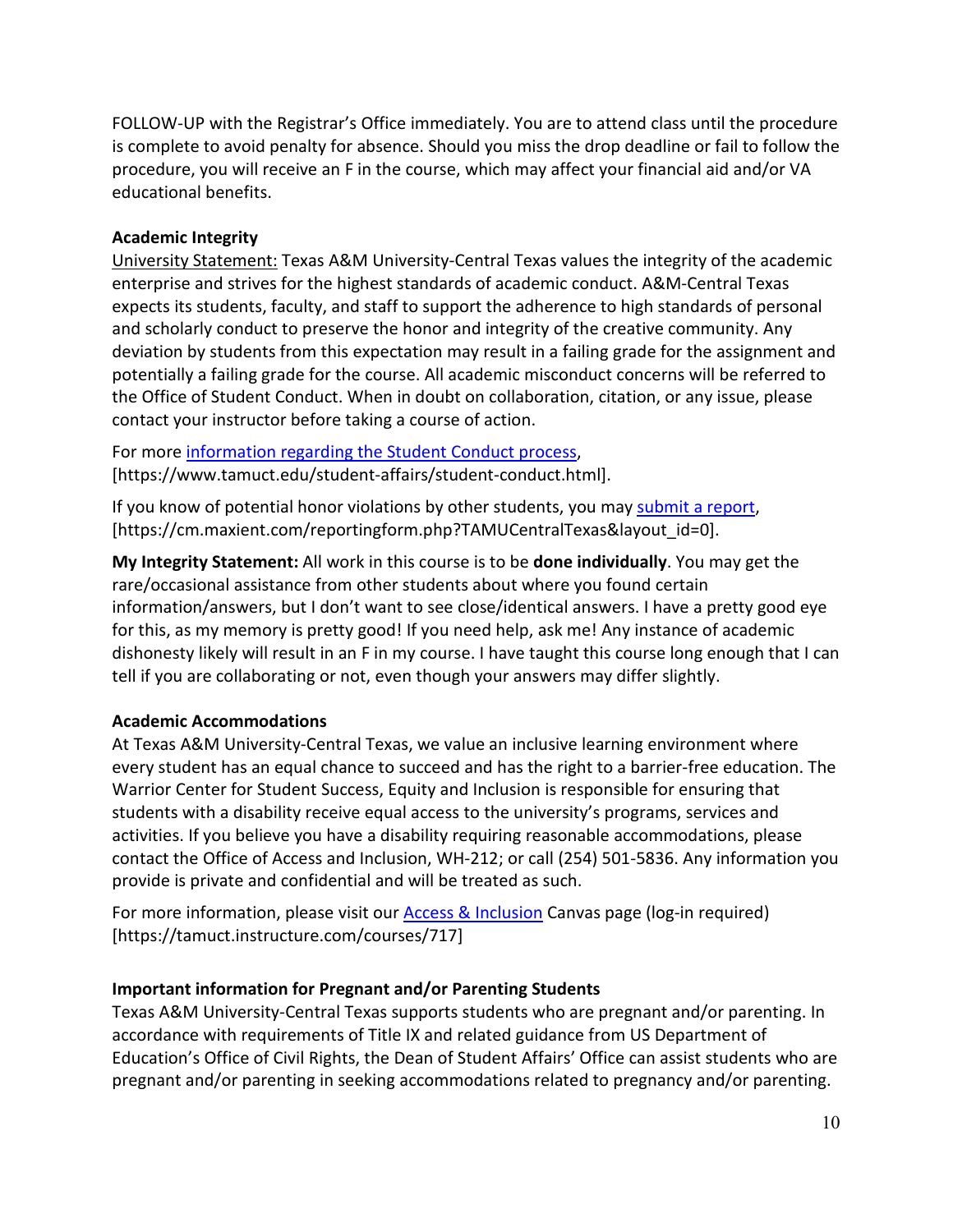Students should seek out assistance as early in the pregnancy as possible. For more information, please visit [Student Affairs](https://www.tamuct.edu/student-affairs/pregnant-and-parenting-students.html) [https://www.tamuct.edu/student-affairs/pregnantand-parenting-students.html]. Students may also contact the institution's Title IX Coordinator. If you would like to read more about thes[e requirements and guidelines](http://www2.ed.gov/about/offices/list/ocr/docs/pregnancy.pdf) online, please visit the website [http://www2.ed.gov/about/offices/list/ocr/docs/pregnancy.pdf].

Title IX of the Education Amendments Act of 1972 prohibits discrimination on the basis of sex and gender–including pregnancy, parenting, and all related conditions. A&M-Central Texas is able to provide flexible and individualized reasonable accommodation to pregnant and parenting students. All pregnant and parenting students should contact the Associate Dean in the Division of Student Affairs at (254) 501-5909 to seek out assistance. Students may also contact the University's Title IX Coordinator.

# **Tutoring**

Tutoring is available to all A&M-Central Texas students, both virtually and in-person. Student success coaching is available online upon request.

If you have a question, are interested in becoming a tutor, or in need of success coaching contact the Warrior Center for Student Success, Equity and Inclusion at (254) 501-5836, visit the Warrior Center at 212 Warrior Hall, or by emailing [WarriorCenter@tamuct.edu.](mailto:WarriorCenter@tamuct.edu)

To schedule tutoring sessions and view tutor availability, please visit Tutor [Matching](https://nam04.safelinks.protection.outlook.com/?url=http%3A%2F%2Fwww.tutormatchingservices.com%2FTAMUCT&data=04%7C01%7Clisa.bunkowski%40tamuct.edu%7C886784139069461670c308d9aa01f55e%7C9eed4e3000f744849ff193ad8005acec%7C0%7C0%7C637727747643427346%7CUnknown%7CTWFpbGZsb3d8eyJWIjoiMC4wLjAwMDAiLCJQIjoiV2luMzIiLCJBTiI6Ik1haWwiLCJXVCI6Mn0%3D%7C3000&sdata=D%2F8HN2bUT1lLPfs5qSqKYlwh8a7pZVy7isM2gppluQE%3D&reserved=0) [Services](https://nam04.safelinks.protection.outlook.com/?url=http%3A%2F%2Fwww.tutormatchingservices.com%2FTAMUCT&data=04%7C01%7Clisa.bunkowski%40tamuct.edu%7C886784139069461670c308d9aa01f55e%7C9eed4e3000f744849ff193ad8005acec%7C0%7C0%7C637727747643427346%7CUnknown%7CTWFpbGZsb3d8eyJWIjoiMC4wLjAwMDAiLCJQIjoiV2luMzIiLCJBTiI6Ik1haWwiLCJXVCI6Mn0%3D%7C3000&sdata=D%2F8HN2bUT1lLPfs5qSqKYlwh8a7pZVy7isM2gppluQE%3D&reserved=0) [https://tutormatchingservice.com/TAMUCT] or visit the Tutoring Center in 111 Warrior Hall.

Chat live with a remote tutor 24/7 for almost any subject from on your computer! Tutor.com is an online tutoring platform that enables A&M-Central Texas students to log in and receive online tutoring support at no additional cost. This tool provides tutoring in over 40 subject areas except writing support. Access Tutor.com through Canvas.

# **University Writing Center**

University Writing Center: Located in Warrior Hall 416, the University Writing Center (UWC) at Texas A&M University–Central Texas (A&M–Central Texas) is a free service open to all A&M– Central Texas students. For the Summer 2022 semester, the hours of operation are from 10:00 a.m.-5:00 p.m. Monday thru Thursday in Warrior Hall 416 (with online tutoring available every hour as well) with satellite hours available online only Monday thru Thursday from 6:00-9:00 p.m. and Saturday 12:00-3:00 p.m.

Tutors are prepared to help writers of all levels and abilities at any stage of the writing process. While tutors will not write, edit, or grade papers, they will assist students in developing more effective composing practices. By providing a practice audience for students' ideas and writing, our tutors highlight the ways in which they read and interpret students' texts, offering guidance and support throughout the various stages of the writing process. In addition, students may work independently in the UWC by checking out a laptop that runs the Microsoft Office suite and connects to WIFI, or by consulting our resources on writing, including all of the relevant style guides. Whether you need help brainstorming ideas, organizing an essay, proofreading,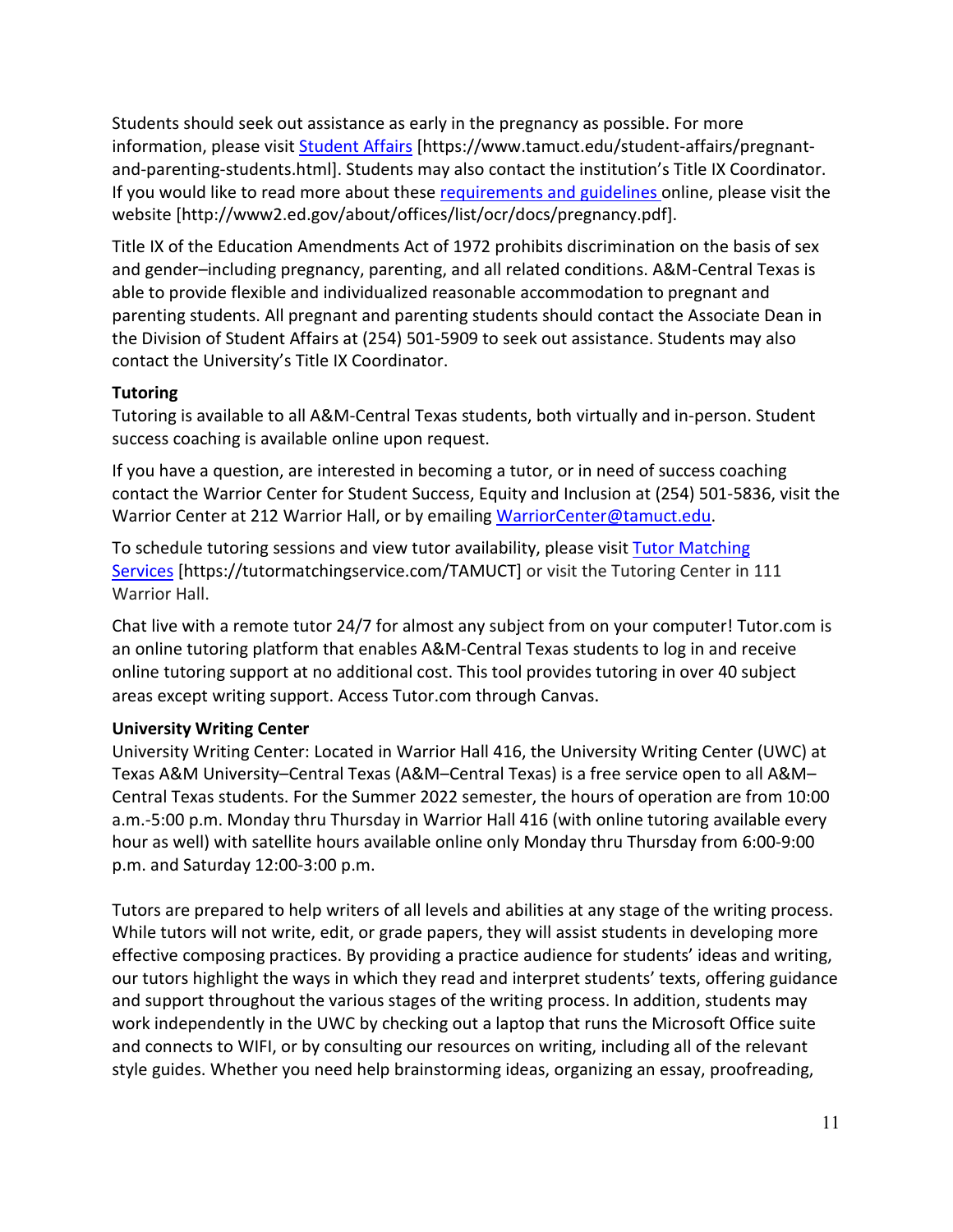understanding proper citation practices, or just want a quiet place to work, the UWC is here to help!

Students may arrange a one-to-one session with a trained and experienced writing tutor by making an appointment via WCOnline at https://tamuct.mywconline.com/. In addition, you can email Dr. Bruce Bowles Jr. at bruce.bowles@tamuct.edu if you have any questions about the UWC, need any assistance with scheduling, or would like to schedule a recurring appointment with your favorite tutor by making an appointment via WCOnline at https://tamuct.mywconline.com/. In addition, you can email Dr. Bruce Bowles Jr. at bruce.bowles@tamuct.edu if you have any questions about the UWC, need any assistance with scheduling, or would like to schedule a recurring appointment with your favorite tutor.

# **University Library**

The University Library provides many services in support of research across campus and at a distance. We offer over 200 electronic databases containing approximately 400,000 eBooks and 82,000 journals, in addition to the 96,000 items in our print collection, which can be mailed to students who live more than 50 miles from campus. Research guides for each subject taught at A&M-Central Texas are available through our website to help students navigate these resources. On campus, the library offers technology including cameras, laptops, microphones, webcams, and digital sound recorders.

Research assistance from a librarian is also available 24 hours a day through our online chat service, and at the reference desk when the library is open. Research sessions can be scheduled for more comprehensive assistance, and may take place virtually through WebEx, Microsoft Teams or in-person at the library. Schedule an [appointment](https://nam04.safelinks.protection.outlook.com/?url=https%3A%2F%2Ftamuct.libcal.com%2Fappointments%2F%3Fg%3D6956&data=04%7C01%7Clisa.bunkowski%40tamuct.edu%7Cde2c07d9f5804f09518008d9ab7ba6ff%7C9eed4e3000f744849ff193ad8005acec%7C0%7C0%7C637729369835011558%7CUnknown%7CTWFpbGZsb3d8eyJWIjoiMC4wLjAwMDAiLCJQIjoiV2luMzIiLCJBTiI6Ik1haWwiLCJXVCI6Mn0%3D%7C3000&sdata=KhtjgRSAw9aq%2FoBsB6wyu8b7PSuGN5EGPypzr3Ty2No%3D&reserved=0)

[here](https://nam04.safelinks.protection.outlook.com/?url=https%3A%2F%2Ftamuct.libcal.com%2Fappointments%2F%3Fg%3D6956&data=04%7C01%7Clisa.bunkowski%40tamuct.edu%7Cde2c07d9f5804f09518008d9ab7ba6ff%7C9eed4e3000f744849ff193ad8005acec%7C0%7C0%7C637729369835011558%7CUnknown%7CTWFpbGZsb3d8eyJWIjoiMC4wLjAwMDAiLCJQIjoiV2luMzIiLCJBTiI6Ik1haWwiLCJXVCI6Mn0%3D%7C3000&sdata=KhtjgRSAw9aq%2FoBsB6wyu8b7PSuGN5EGPypzr3Ty2No%3D&reserved=0) [https://tamuct.libcal.com/appointments/?g=6956]. Assistance may cover many topics, including how to find articles in peer-reviewed journals, how to cite resources, and how to piece together research for written assignments.

Our 27,000-square-foot facility on the A&M-Central Texas main campus includes student lounges, private study rooms, group work spaces, computer labs, family areas suitable for all ages, and many other features. Services such as interlibrary loan, TexShare, binding, and laminating are available. The library frequently offers workshops, tours, readings, and other events. For more information, please visit our Library [website](https://nam04.safelinks.protection.outlook.com/?url=https%3A%2F%2Ftamuct.libguides.com%2Findex&data=04%7C01%7Clisa.bunkowski%40tamuct.edu%7C7d8489e8839a4915335f08d916f067f2%7C9eed4e3000f744849ff193ad8005acec%7C0%7C0%7C637566044056484222%7CUnknown%7CTWFpbGZsb3d8eyJWIjoiMC4wLjAwMDAiLCJQIjoiV2luMzIiLCJBTiI6Ik1haWwiLCJXVCI6Mn0%3D%7C1000&sdata=2R755V6rcIyedGrd4Os5rkgn1PvhHKU3kUV1vBKiHFo%3D&reserved=0) [http://tamuct.libguides.com/index].

# **A Note about Sexual Violence at A&M-Central Texas**

Sexual violence is a serious safety, social justice, and public health issue. The university offers support for anyone struggling with these issues. University faculty are mandated reporters, so if someone discloses that they were sexually assaulted (or a victim of Domestic/Dating Violence or Stalking) while a student at TAMUCT, faculty members are required to inform the Title IX Office. If you want to discuss any of these issues confidentially, you can do so through Student Wellness and Counseling (254-501-5955) located on the second floor of Warrior Hall (207L).